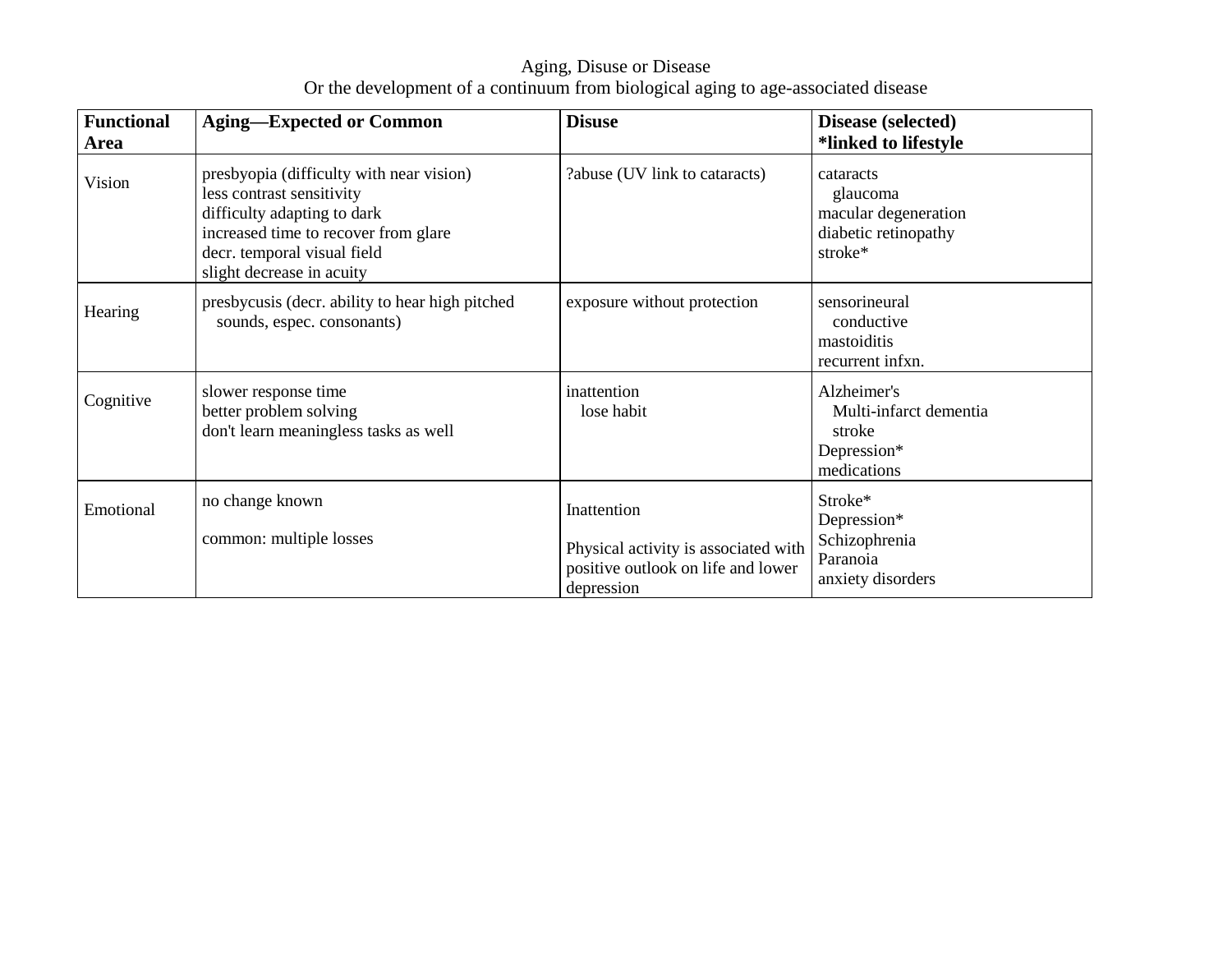| <b>Functional</b> | <b>Aging-Expected or Common</b>                                                                                                                                                                                                                                                                                                                                                                                                                      | <b>Disuse</b>                                                                                                                                                                                                                                                        | Disease (selected)                                             |
|-------------------|------------------------------------------------------------------------------------------------------------------------------------------------------------------------------------------------------------------------------------------------------------------------------------------------------------------------------------------------------------------------------------------------------------------------------------------------------|----------------------------------------------------------------------------------------------------------------------------------------------------------------------------------------------------------------------------------------------------------------------|----------------------------------------------------------------|
| <b>Area</b>       |                                                                                                                                                                                                                                                                                                                                                                                                                                                      |                                                                                                                                                                                                                                                                      | *linked to lifestyle                                           |
| Mobility          | slower response<br>stiffer joints<br>decr. dynamic balance<br>muscle mass maintained in highly trained athletes<br>decr. strength (mild)<br>Posture: ? (moving to deconditioning category as<br>more research comes in)<br>wide base<br>flat lower back<br>flexed knees<br>wt. forward<br>Gait: ? (moving to deconditioning)<br>decr speed<br>short steps<br>wt. on ball of feet<br>not lifted as high<br>altered cadence<br>Decreased tactile sense | Deconditioning:<br>Decr muscle mass (can be<br>reversed)<br>decr. ROM<br>incr. falls<br>decr. coordination<br>loss of bone mass<br>decr. strength<br>posture changes<br>gait changes<br>slow response and stiff ankles<br>contribute to falls and are<br>reversible. | Arthritis*<br>Stroke*<br>$MS*$<br>Parkinson's<br>Osteoporosis* |
|                   |                                                                                                                                                                                                                                                                                                                                                                                                                                                      |                                                                                                                                                                                                                                                                      |                                                                |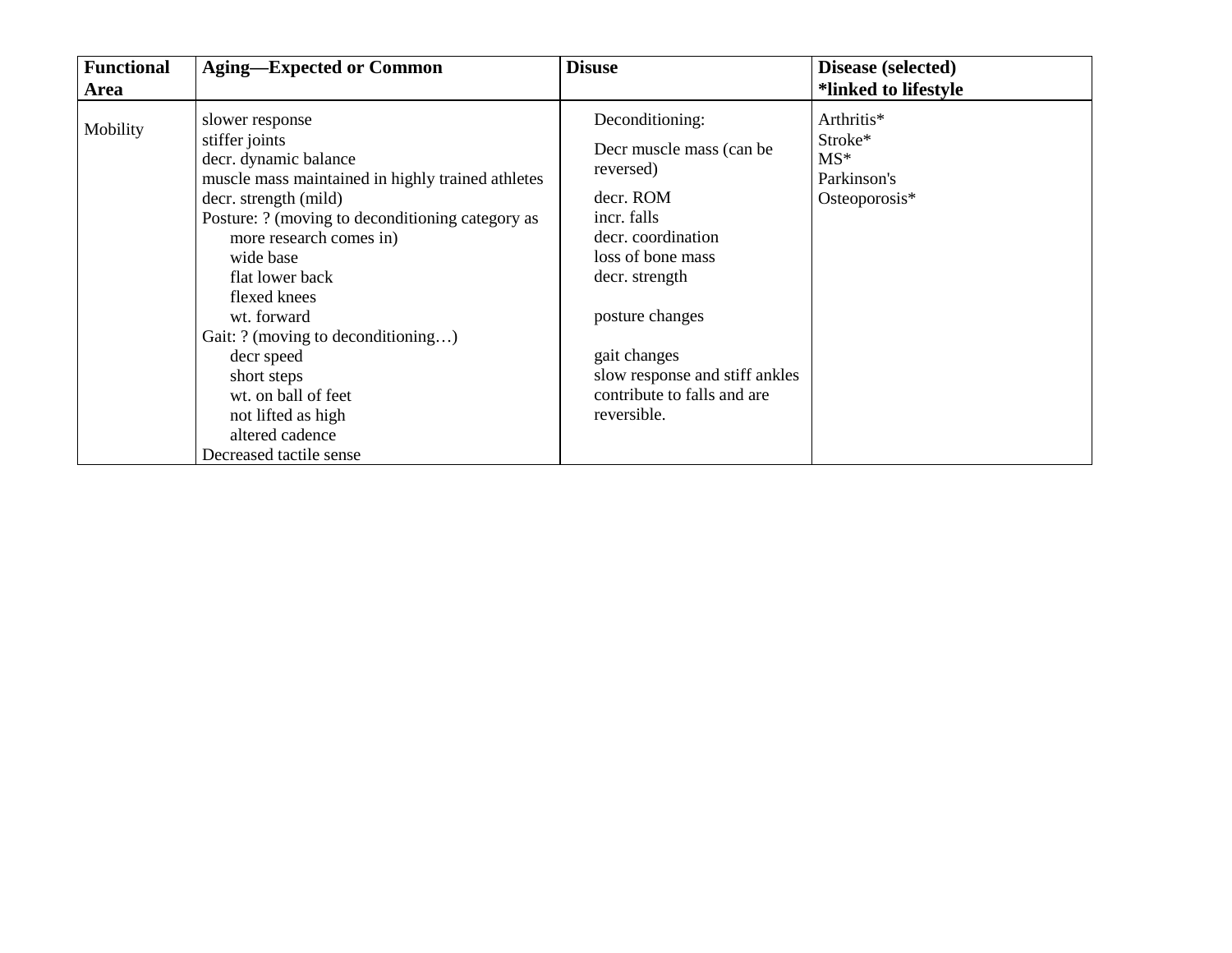| <b>Functional</b> | <b>Aging-Expected or Common</b>                                                                                                                                                                                                                                                                                                                                                                                                                                                                                                                                                                                                                                                                                                                                                                                                                 | <b>Disuse</b>                                                                                                                                                                                                                               | Disease (selected)                                                                                                                                                                                                                                                                                               |
|-------------------|-------------------------------------------------------------------------------------------------------------------------------------------------------------------------------------------------------------------------------------------------------------------------------------------------------------------------------------------------------------------------------------------------------------------------------------------------------------------------------------------------------------------------------------------------------------------------------------------------------------------------------------------------------------------------------------------------------------------------------------------------------------------------------------------------------------------------------------------------|---------------------------------------------------------------------------------------------------------------------------------------------------------------------------------------------------------------------------------------------|------------------------------------------------------------------------------------------------------------------------------------------------------------------------------------------------------------------------------------------------------------------------------------------------------------------|
| Area              |                                                                                                                                                                                                                                                                                                                                                                                                                                                                                                                                                                                                                                                                                                                                                                                                                                                 |                                                                                                                                                                                                                                             | *linked to lifestyle                                                                                                                                                                                                                                                                                             |
| Energy            | decr. Maximal aerobic capacity (women lose more<br>than men, due to fact most women are not as<br>physically fit as men throughout their lives and<br>different hormone systems)<br>increased perception of effort (made lead to less<br>activity, which leads to deconditioning, which<br>leads to increased perception of effort. This<br>begins in middle age)<br>heart rate stable unless stressed (then increased<br>response)<br>BP relatively stable<br>Some drop in baroreceptor sensitivity and heart<br>rate variability (may be due to deconditioning)<br>Maximal heart rate decreases (due to declining<br>sensitivity to beta-adrenergic stimulation)<br>less response to low oxygen or high carbon<br>dioxide environments<br>smaller vital capacity<br>increasing susceptibility to infection<br>decr. maximal exercise capacity | deconditioning is responsible for:<br>BP increase<br>decreased HDL<br>decreased stroke volume<br>increased heart rate in<br>response to exercise<br>increased tendency of blood to<br>clot<br>decreased venous return<br>Poor sleep hygiene | any chronic illness<br>$CHF*$<br><b>COPD</b><br>Angina*<br>$MI^*$<br>stroke*<br>anemia<br>chronic fatigue<br>cancer *(some linked to obesity and<br>lack of exercise)<br>Pain<br>Depression*<br>nocturia<br>thyroid disease<br>SOB from any cause<br>apnea<br>leg cramps<br>restless leg syndrome<br><b>GERD</b> |
|                   | Sleep<br>Incr time to fall asleep<br>sleep fewer hours<br>incr total time in bed<br>incr awakenings<br>less Stage III and IV<br>shorter REM<br>more Stage I (time and frequency of episodes)                                                                                                                                                                                                                                                                                                                                                                                                                                                                                                                                                                                                                                                    | tooth decay<br>weight gain<br>increased fat contributes to higher<br>blood sugar through                                                                                                                                                    | underweight<br>overweight*<br>diabetes* (now with DPPT we know<br>that exercise 150 min/wk and wt loss<br>of 7% of total can delay or prevent<br>DM)<br>constipation*<br>stroke*<br>gingivitis                                                                                                                   |
|                   | slower GI tract<br>$\frac{1}{2}$ have no stomach acid<br>alterations in smell (less sensitive smell, less<br>ability to discriminate between smells)<br>alterations in taste (some decrease in threshold,<br>some changes in ability to discriminate<br>between tastes, changes in intensity of tastes)<br>decr. saliva                                                                                                                                                                                                                                                                                                                                                                                                                                                                                                                         | smoking leads to less sensitivity to<br>smell<br>dentures decrease taste and smell                                                                                                                                                          | smell can be affected by:<br>sinusitis, polyps, parksinson's, MS,<br>DM, adrenal insufficiency, renal<br>failure, vit B12 deficiency, Alzheimers<br>(particularly lemon, peppermint,<br>maple, coffee and vinegar),<br>laryngectomy, meds (opates,<br>diltiazem, streptomycin)                                   |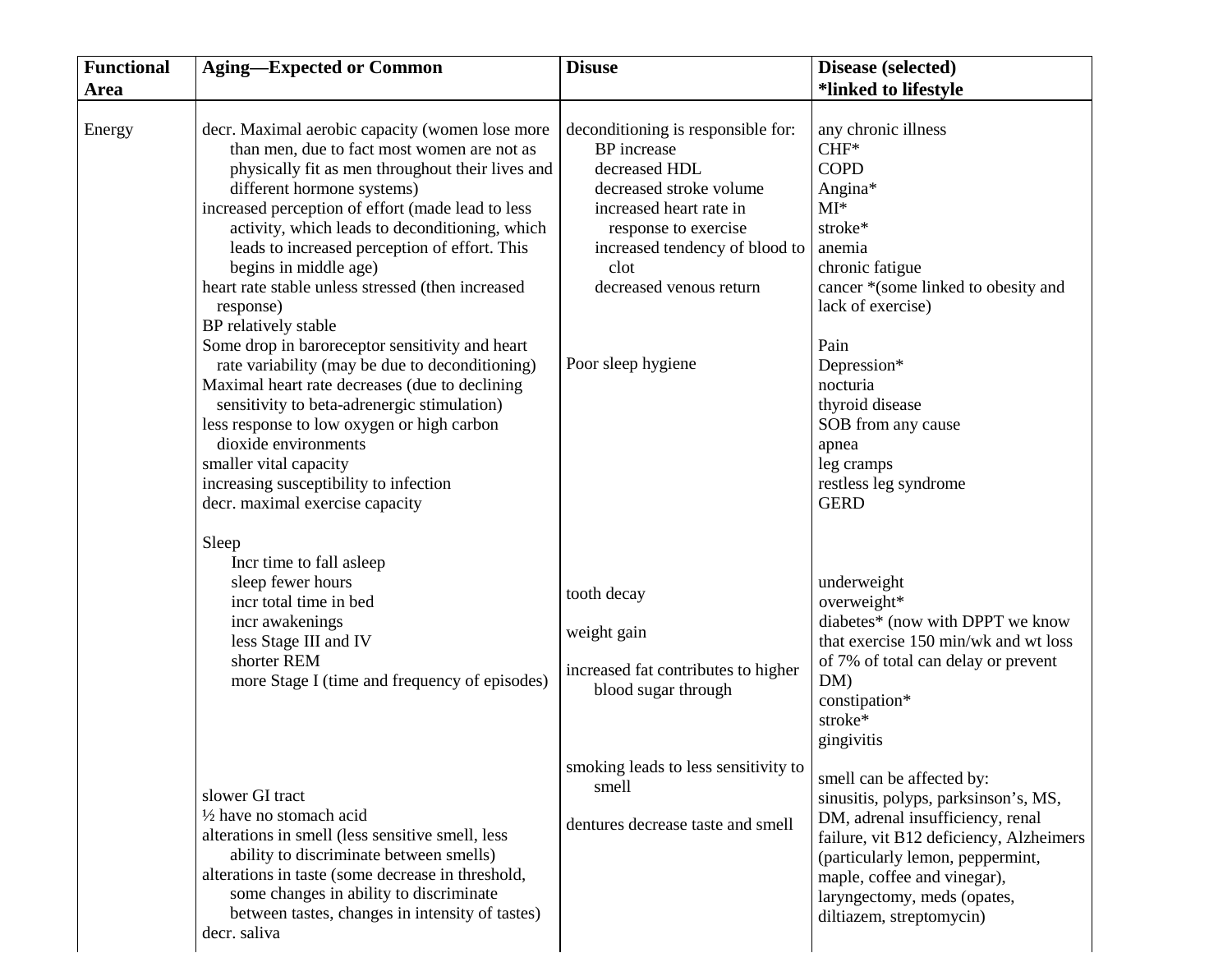| <b>Functional</b>                                                   | <b>Aging-Expected or Common</b>                                                                                                                                                                                                                                                   | <b>Disuse</b>                                                                                     | Disease (selected)                                                                         |
|---------------------------------------------------------------------|-----------------------------------------------------------------------------------------------------------------------------------------------------------------------------------------------------------------------------------------------------------------------------------|---------------------------------------------------------------------------------------------------|--------------------------------------------------------------------------------------------|
| <b>Area</b>                                                         |                                                                                                                                                                                                                                                                                   |                                                                                                   | *linked to lifestyle                                                                       |
| Sexuality                                                           | decr. hormones<br>vaginal dryness<br>decr. response<br>less opportunity, especially for women                                                                                                                                                                                     | inattention                                                                                       | Diabetes*<br>vascular disease*<br>depression*<br>medications                               |
| Continence                                                          | decr. bladder volume<br>decr. concentration of urine<br>estrogen changes<br><b>BPH</b>                                                                                                                                                                                            | poor habits                                                                                       | Diabetes*<br>stroke*<br><b>MS</b><br>spinal cord injury<br>overweight*<br>hysterectomy     |
| Appearance                                                          | skin color<br>body fat distribution changes (moves from limbs to<br>trunk)<br>common: greying<br>decr. hair<br>wrinkling (decr. Elasticity of skin)<br>decr height<br>nails grow slower<br>nails may be ridged, rough, discolored<br>less oil production<br>less sweat production | photo-aging<br>distribution of visceral fat may be<br>amenable to exercise and<br>dietary changes | Stroke*<br>dementia<br>(any condition which decreases<br>energy)<br>depression*<br>surgery |
| Resistance to<br>Infection, heat<br>stress and<br>ability to repair | Drop in immune function<br>Diminishe Tcell proliferation<br>Recued IL2 production<br>Decreased antibody production<br>Slower repair processes<br>Decreased capillary loops lead to colder<br>extremities                                                                          | Exercise enhances immune<br>function                                                              |                                                                                            |

THEMES: stiff, thick, slow, dry, poorer response to stress (includes ability to problem-solve under duress), more change in complex systems, variability